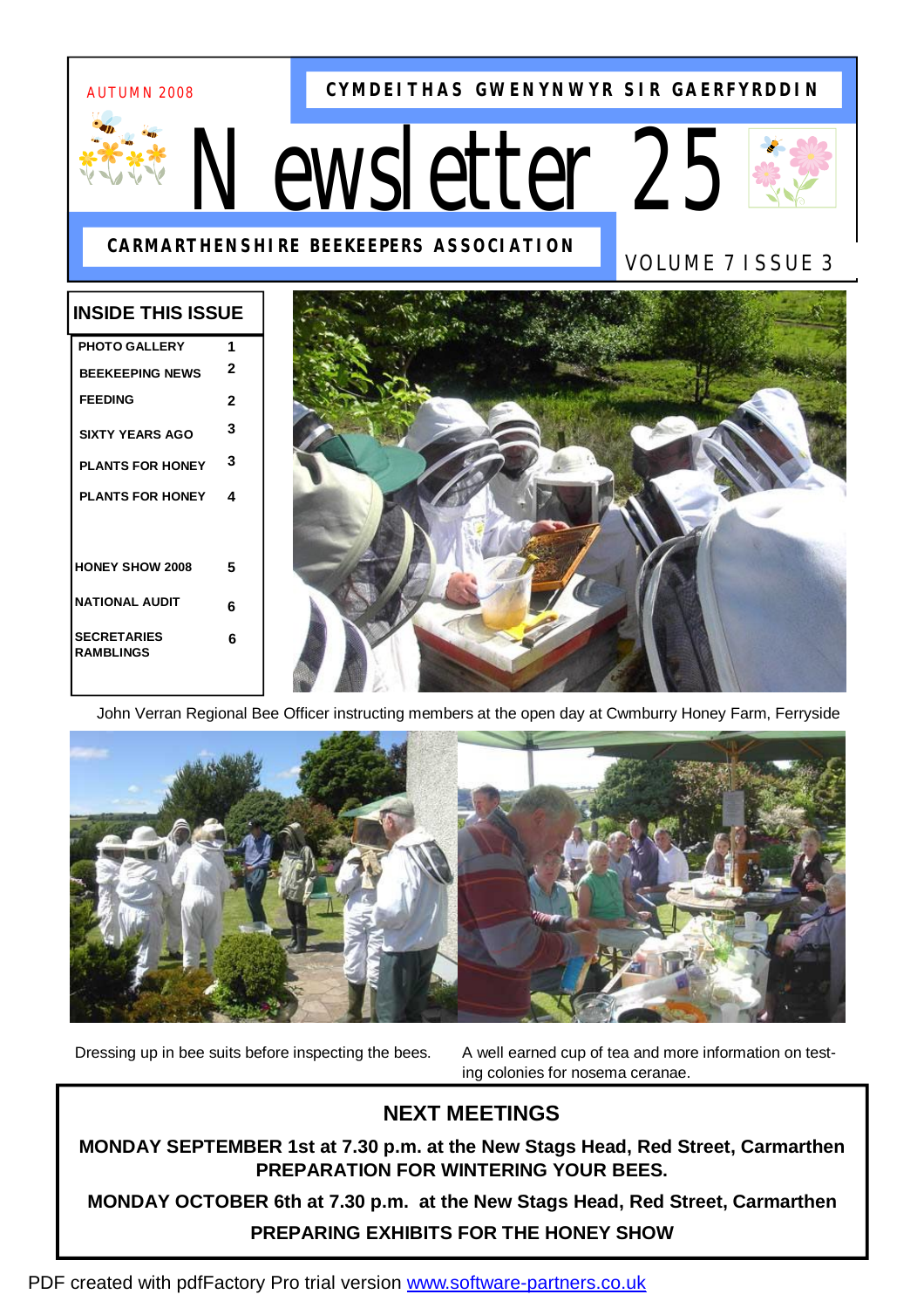#### BEEKEEPING NEWS

# INFORMATION FROM JOHN VERRAN REGIONAL BEE OFFICER FOR WALES

Inspectors are reporting starving bees. Unheard of in August but I am getting reports of starving bees. Winter feeding may well need to be brought forward and given in greater quantities than is usual.

FEEDING BEES It is time now to feed the colony for the winter replacing the Honey taken. What honey I hear some of you say? This is done by adding 1 Kg bag of Granulated Sugar to a pint of water and heating until all the sugar is in solution, This season it may be advisable to add add Fumidil B which will be effective for reducing Nosema apis and Nosema ceranae. The colony will need *at least* 15Kg (more for the bigger hives) of this Syrup to make it through the winter. Feeding needs to be completed before the end of September allowing the colony to process off the excess water. Don't forget to fit a mouse guard to the entrance.

CHARLES GWYN DAVIES 1917-2008It was with deep regret to learn of the passing of our President at the age of 91 after failing health.The Association sends condolences to his family. The service of celebration and funeral service was held at Narberth Crematorium on 1st July 2008. Carmarthenshire Beekeepers Association was represented by Maureen Macleod, Gwylum Rees, John Burgess and Brian Jones.









TYPES OF FEEDERS

Whatever type of clearer board you may use to clear the bees from the honey supers, don't forget to remove them and replace with a bee proof crown board.

LEFT Bees will winter well with OMF Open Mesh Floors. But if you treat with Apiguard gel seal the floor to retain the Thymol fumes. Or wait till treatment is finished and then change to an OMF

RIGHT Don't forget those mouseguards.



ASHFORTH FEEDER METAL FEEDERS PLASTIC BUCKET FEEDER



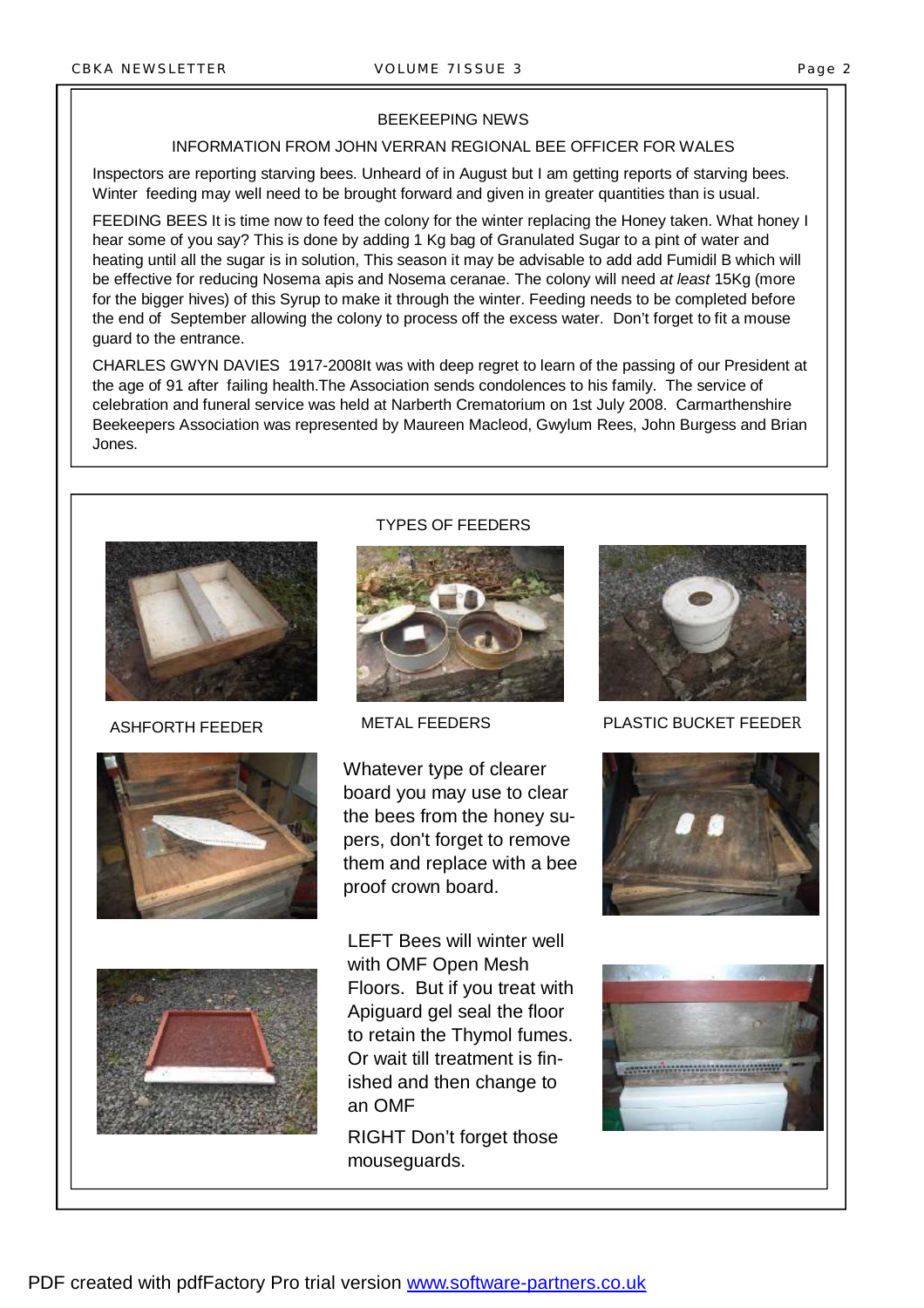# Carmarthenshire Beekeepers Association Sixty Years Ago

Carmarthen Branch : The Branch has continued to be active and nine meetings were held during 1948. A Field Day was held at Llanllwch Vicarage and thanks are due to the Rev. E. M. Davies for his kindness. The Mayor of Carmarthen and the County Education Officer attended this event and expressed their pleasure at the useful work of the Association.

The first Annual Dinner of he Branch was held in February,1948 when Mr. E. O. James, presided. The Rev. E. J. Davies, Llangoedmore gave an excellent talk on the Snelgrove System of swarm control.

The dinner was well attended and proved a great success. Many members of neighbouring Associations were present and the local people were glad to welcome them.

The Annual General Meeting was held on the 2nd March, 1949, and Mr C. H. Friend was elected as Chairman, with the Rev. Ben Davies. Trelech, as Vice Chairman. Mr H. Lewis Capel Dewi, was thanked for his good work as Chairman during 1948.

In fact Mr. Lewis had a difficult year as Chairman, as the Branch had considered forming

an Association separate from the County Association.

The County Association was very concerned about this and Messers A. M. Smith, E. M. Jones and D. M. Wilkins attended a meeting to express their points of view. The Branch complained of insufficient cooperation from the Council. Fortunately it was finally decided to defer the matter and the threatened split was avoided.

As the air has now been cleared it is hoped that the Association will continue to work amicably for the good of all beekeepers.

The finance of the Branch continues to be satisfactory.

W. V. Thomas Branch Hon. Secretary

Extracts from the Annual Report of the Carmarthenshire Beekeepers Association for the year ending 31st December 1948.

The association at that time had 158 members. There were Llanelli and Carmarthen branches. Brian.

#### PLANTS FOR HONEY

#### AUGUST

Minor honey plants (Some may be major honey plants in some locations)

| paisani   |  |
|-----------|--|
| Dwarf Gor |  |

Michaelmas Daisy Mint Mullein Mullein Sunflower

Purple loosesstrife Sages Scabious Scabious Sea lavender Snowberry Thistles The Toadflax Travellers joy

Vegetable mar-row Virginia creeper White charlock White horehound White melilot **Wood sage** 

Balsam Borage Chicory Cucumber Dwarf Gorse Fuchsia Golden Rod Helenium

Knotgrass Mallows Marjoram Meadowsweet (Pollen)

This list from a leaflet supplied by E H Taylor and courtesy of the Bee Research Association. See over for major honey plants.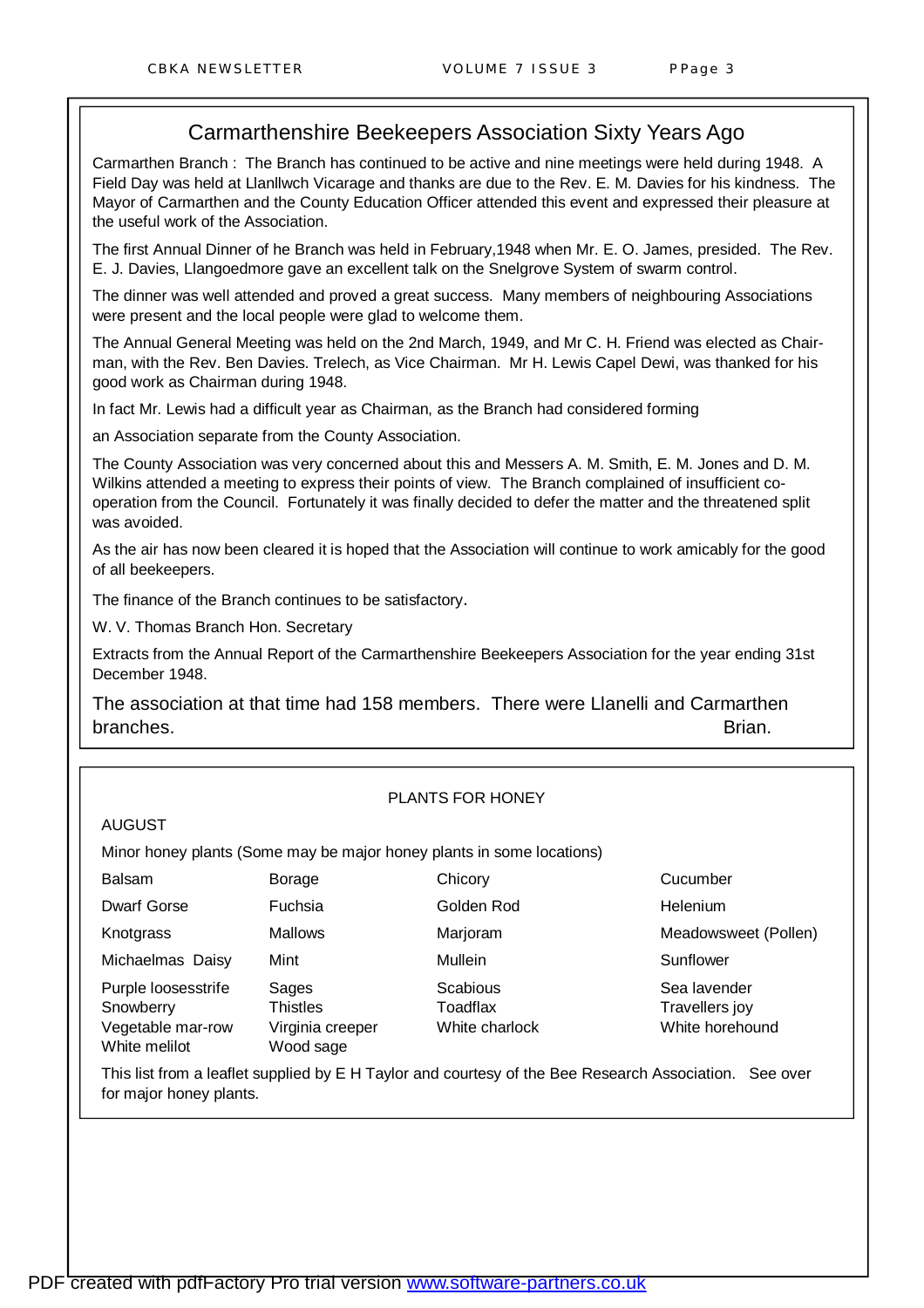# PLANTS FOR HONEY AUGUST











#### **Common Name:** Bell heather **Latin Name:** *Erica cinerea* **Family:** Ericaceae (Heather family)

Bell heather is an evergreen straggly dwarf shrub, with leaves in whorls of three at each node. The bell shaped flowers are bright reddish-purple or white and it can be found growing in dry heaths alongside heather. *Erica* plants have a symbiotic relationship with fungi that grows inside and between some of plant root cells. The plant thrives in the presence of the fungi and the fungi benefits from some of the plants nutrients. Honey from bell heather does not gel like the honey from ling heather. Picture from [www.yorkshiredales.org](http://www.yorkshiredales.org).

# **Common Name:** Blackberry or Bramble **Latin Name:** Rubus fruticosus **Family:** Rosacea

Wild forms are often rampant and will overgrow hedges. Tips will root readily in the ground. Major source of pollen and nectar. Garden cultivars are often large fruited. Choose from Bedford Giant, Himalayan Giant these have thorns or from Oregon thornless and Smoothstem which as the name states are thornless. The honey from blackberry is slow to granulate.

### **Common Name:** Ling heather or Heath **Latin Name:** *Calluna vulgaris* **Family:** Ericaceae (Heather family)

It is a small perennial shrub growing to 20-50 cm tall (rarely to 1 m), and is found widely in Europe and Asia Minor on well-drained acidic soils in open sunny situations and in moderate shade. It is tolerant of moderate grazing and can regenerate following occasional burning. It is often managed in nature reserves using a light burning method. It is a common, often dominating, component of heath and moorland habitats, and also on peat bogs and in open pine forests. It is separated from the closely related genus *Erica* by its four-parted corolla and calyx. The flowers emerge in late summer, and in the wild species these are usually in purple or mauve shades.

#### **Common Name:** Rosebay Willowherb **Latin Name:** *Epilobium angustifolium* **Family:** Onagraceae

A large patch forming perennial with long flower spikes and alternate lanceolate leaves. Flowers are 20-30mm, pinkish purple; four petals slightly unequal; stigma four lobed. Small seeds have a long plume of silky white hairs. Flowers June – August. Found in woods, heathland, mountains and waste places. Often in profusion by railways as the steam trains of the past used to set the embankments on fire and willowherb was one of the first plants to colonize the areas. Also known because of this as Fireweed.

# **Common Name:** Red Clover **Latin Name:** Trifolium pratense **Family:** Fabasiae

Most valuable plant for stock feeding mainly grown for hay. Superior to white clover but has long flower tubes, not normally available to the honeybee whose tongue is 6mm long. Usually pollinated by Bumble bees whose tongues are 8-21mm. However the second cut produces smaller flowers and the nectar can well up in the flower in warm conditions and can give abundant crops in a few days.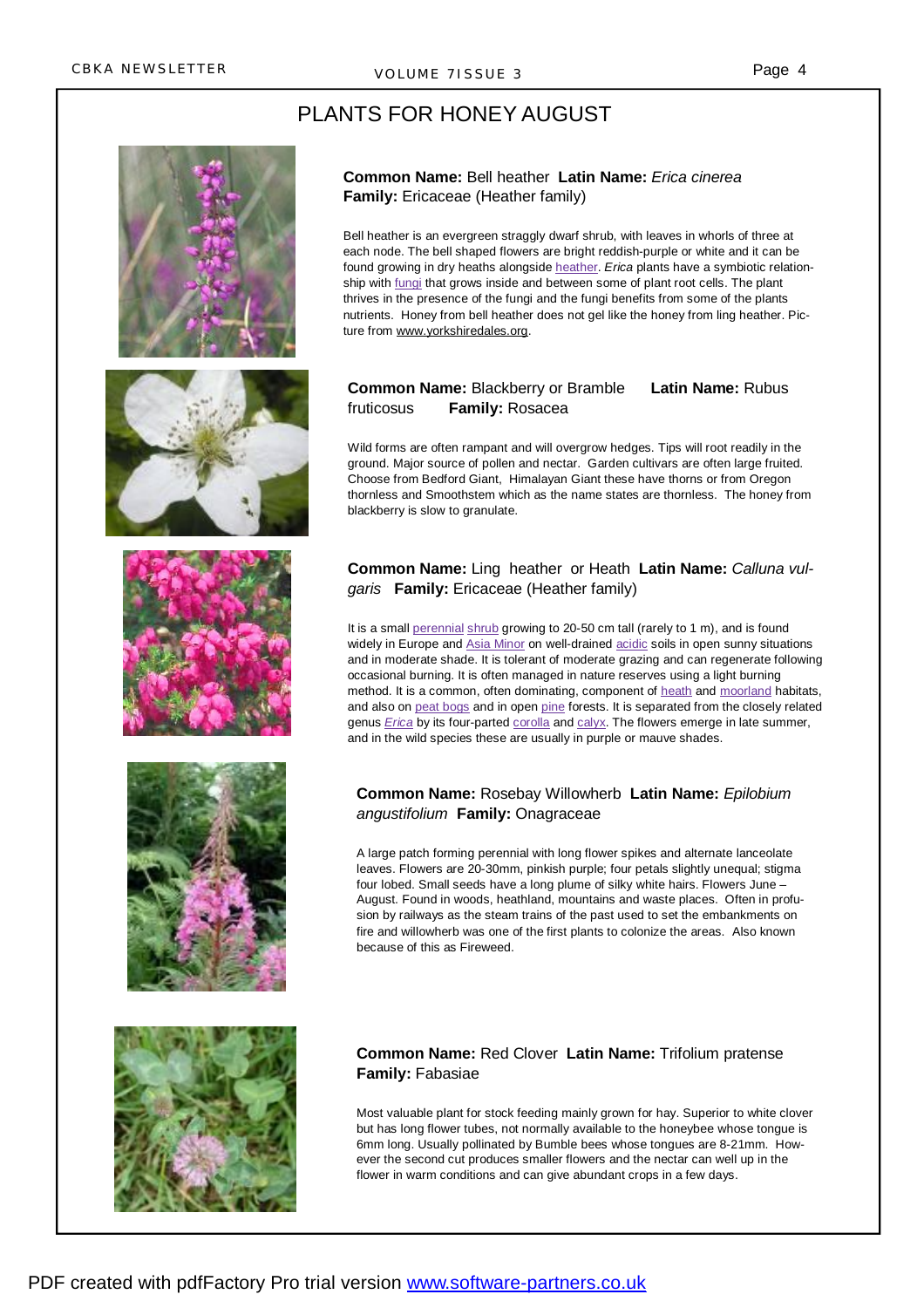# **SAMPLE JUDGING SHEET SHOWING THE CLASSES FOR THIS YEAR CARMARTHENSHIRE BEEKEEEPERS ASSOCIATION HONEY SHOW 2008**

JUDGING SHEET Name of Judge……………………………………………..

**LIQUID HONEY DARK MED OR LIGHT**  1st……..…...2nd……….....3rd……..…… **ANY GRANULATED HONEY**  1st……..…...2nd……….....3rd……..…… **HONEY CAKE AS RECIPE**  1st……..…...2nd……….....3rd……..…… **ANY ITEM FROM BEESWAX**  1st……..…...2nd……….....3rd……..…… **BOTTLE WINE RED, WHITE OR MEAD**  1st……..…...2nd……….....3rd……..…… **PHOTOGRAPH Beekeeping Theme**  1st……..…...2nd……….....3rd……..…… **CRAFT ITEM Beekeeping Theme**  1st……..…...2nd……….....3rd……..……



The honey show held at the New Stags Head Carmarthen in 2007

The Honey Show was good fun last year so this year it will be run on the same lines. Simple classes so that everyone can take part

A honey show just for fun. Everyone will be a judge. Give each entry a mark out of TEN Then work out who came first, second or third in each class.

Judge the honey on presentation, clarity taste etc. Any container will be allowed. Honey can be Dark, Medium or Light. There is a separate class for Granulated Honey. Wines can be Red or White sweet or dry Mead can also be sweet or dry.

Any item from beeswax such as blocks, candles models etc. Any photograph so long as it is connected with beekeeping. Craft item anything as long as it has a connection with beekeeping.

Please hand in your judging sheet as soon as possible for the adjudicators to add up the marks.

There will also be a collection of foreign honey. For tasting. If you have any left over from holidays or find something unusual in the supermarket bring it along.

RECIPE FOR THE HONEY CAKE

6 Ounces Self Raising Flour 6 ounces Butter or Margarine 6 Ounces Sultanas

6 Ounces Liquid Honey 3 Eggs Small pinch of Salt

METHODCream the butter and honey well. Beat the eggs well and add them alternatively with sifted flour and salt.

(Save a little flour to add with the sultanas) Beat well and lightly. A little milk can be added if necessary.

Turn in the sultanas and stir well. Bake in a grease lined tin 6 1/2 ins—7 1/2 ins diameter for one and a half hours at 350 degrees Fahrenheit or 180 degrees Centigrade. Allow to cool before removing from the tin.

The Honey Show will be held on Monday 1st December 2008 at The New Stags Head, Carmarthen. GOOD LUCK.

Listen! O, listen!

Here come the hum the golden bees

Underneath full blossomed trees,

At once with glowing fruit and flowers crowned.

James Russell Lowell